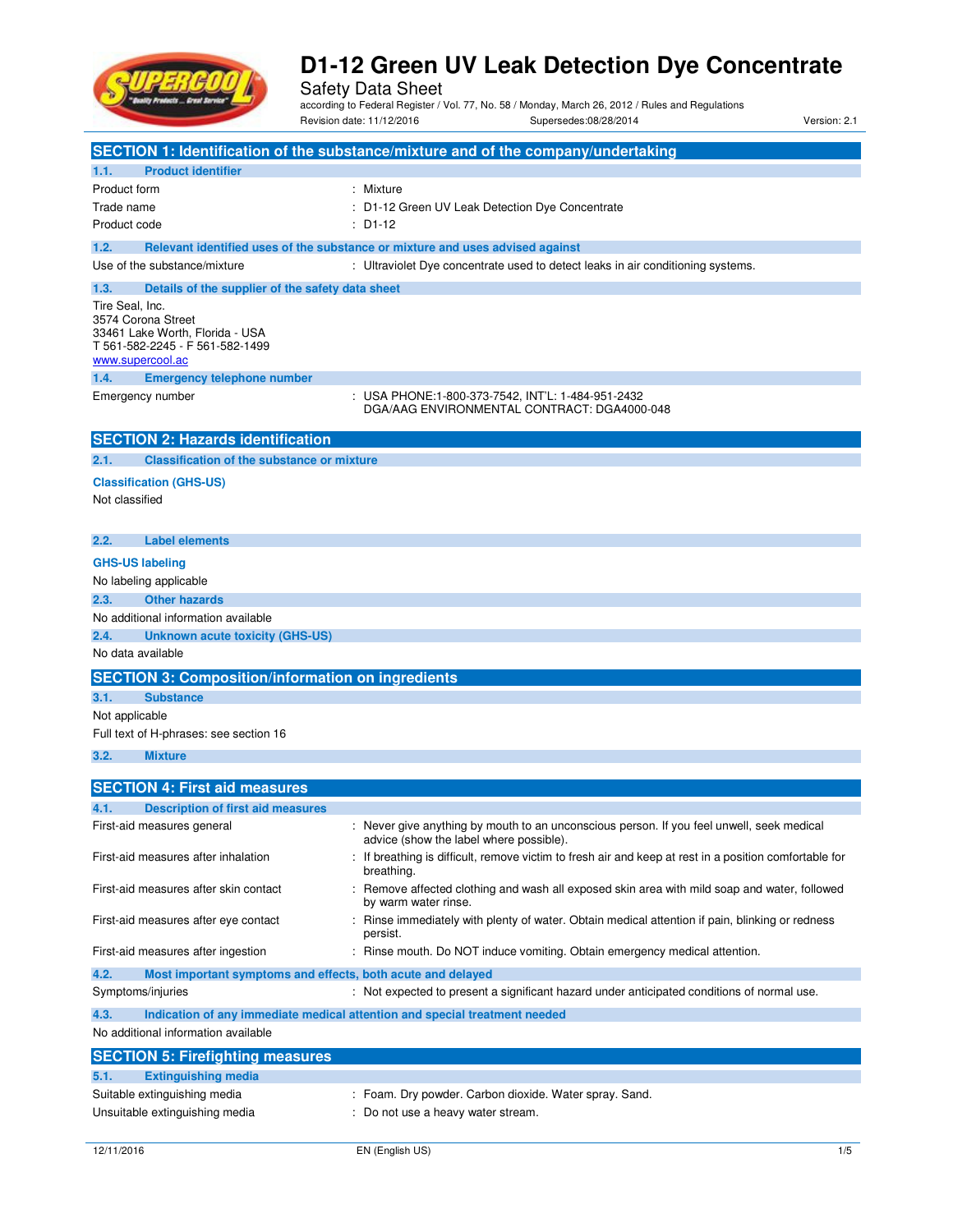Safety Data Sheet according to Federal Register / Vol. 77, No. 58 / Monday, March 26, 2012 / Rules and Regulations

| 5.2.                                            | Special hazards arising from the substance or mixture<br>No additional information available |                                                                                                                                                                                                                                              |  |  |
|-------------------------------------------------|----------------------------------------------------------------------------------------------|----------------------------------------------------------------------------------------------------------------------------------------------------------------------------------------------------------------------------------------------|--|--|
|                                                 |                                                                                              |                                                                                                                                                                                                                                              |  |  |
| 5.3.                                            | <b>Advice for firefighters</b>                                                               |                                                                                                                                                                                                                                              |  |  |
| Firefighting instructions                       |                                                                                              | : Use water spray or fog for cooling exposed containers. Exercise caution when fighting any<br>chemical fire.                                                                                                                                |  |  |
| Protection during firefighting                  |                                                                                              | Do not enter fire area without proper protective equipment, including respiratory protection.                                                                                                                                                |  |  |
|                                                 | <b>SECTION 6: Accidental release measures</b>                                                |                                                                                                                                                                                                                                              |  |  |
| 6.1.                                            | Personal precautions, protective equipment and emergency procedures                          |                                                                                                                                                                                                                                              |  |  |
| 6.1.1.                                          | For non-emergency personnel                                                                  |                                                                                                                                                                                                                                              |  |  |
|                                                 | <b>Emergency procedures</b><br>: Evacuate unnecessary personnel.                             |                                                                                                                                                                                                                                              |  |  |
| 6.1.2.                                          | For emergency responders                                                                     |                                                                                                                                                                                                                                              |  |  |
|                                                 | Protective equipment                                                                         | Equip cleanup crew with proper protection.                                                                                                                                                                                                   |  |  |
|                                                 | <b>Emergency procedures</b>                                                                  | Ventilate area.                                                                                                                                                                                                                              |  |  |
| 6.2.                                            |                                                                                              |                                                                                                                                                                                                                                              |  |  |
|                                                 | <b>Environmental precautions</b>                                                             | Prevent entry to sewers and public waters. Notify authorities if liquid enters sewers or public waters.                                                                                                                                      |  |  |
|                                                 |                                                                                              |                                                                                                                                                                                                                                              |  |  |
| 6.3.                                            | Methods and material for containment and cleaning up                                         |                                                                                                                                                                                                                                              |  |  |
|                                                 | Methods for cleaning up                                                                      | : Soak up spills with inert solids, such as clay or diatomaceous earth as soon as possible. Collect<br>spillage.                                                                                                                             |  |  |
| 6.4.                                            | <b>Reference to other sections</b>                                                           |                                                                                                                                                                                                                                              |  |  |
|                                                 | See Heading 8. Exposure controls and personal protection.                                    |                                                                                                                                                                                                                                              |  |  |
|                                                 | <b>SECTION 7: Handling and storage</b>                                                       |                                                                                                                                                                                                                                              |  |  |
| 7.1.                                            | <b>Precautions for safe handling</b>                                                         |                                                                                                                                                                                                                                              |  |  |
|                                                 | No additional information available                                                          |                                                                                                                                                                                                                                              |  |  |
| 7.2.                                            | Conditions for safe storage, including any incompatibilities                                 |                                                                                                                                                                                                                                              |  |  |
| Storage conditions                              |                                                                                              | : Keep container closed when not in use.                                                                                                                                                                                                     |  |  |
|                                                 |                                                                                              | Strong bases. Strong acids.                                                                                                                                                                                                                  |  |  |
| Incompatible products<br>Incompatible materials |                                                                                              | Sources of ignition.                                                                                                                                                                                                                         |  |  |
| 7.3.                                            | Specific end use(s)                                                                          |                                                                                                                                                                                                                                              |  |  |
|                                                 | No additional information available                                                          |                                                                                                                                                                                                                                              |  |  |
|                                                 |                                                                                              |                                                                                                                                                                                                                                              |  |  |
|                                                 | <b>SECTION 8: Exposure controls/personal protection</b>                                      |                                                                                                                                                                                                                                              |  |  |
| 8.1.                                            | <b>Control parameters</b>                                                                    |                                                                                                                                                                                                                                              |  |  |
| 8.2.                                            | <b>Exposure controls</b>                                                                     |                                                                                                                                                                                                                                              |  |  |
|                                                 | Personal protective equipment                                                                | : Avoid all unnecessary exposure.                                                                                                                                                                                                            |  |  |
| Hand protection                                 |                                                                                              | : The use of gloves impervious to the specific material handled is advised to prevent skin<br>contact. Suggested protective material: Nitrile, 4.5 mil thickness, tested at 3.5 ml and above<br>with no breakthrough time after 240 minutes. |  |  |
| Eye protection                                  |                                                                                              | Chemical goggles or safety glasses.                                                                                                                                                                                                          |  |  |
|                                                 | Respiratory protection                                                                       | Where there is potential for airborne exposure above the exposure limit an approved air<br>purifying respirator equipped with Type P2 - Medium efficiency particle filters may be used.                                                      |  |  |
| Other information                               |                                                                                              | Do not eat, drink or smoke during use.                                                                                                                                                                                                       |  |  |
|                                                 | <b>SECTION 9: Physical and chemical properties</b>                                           |                                                                                                                                                                                                                                              |  |  |
| 9.1.                                            | Information on basic physical and chemical properties                                        |                                                                                                                                                                                                                                              |  |  |
| Physical state                                  |                                                                                              | : Liquid                                                                                                                                                                                                                                     |  |  |
| Appearance<br>Opaque.                           |                                                                                              |                                                                                                                                                                                                                                              |  |  |
| Color                                           |                                                                                              | Yellow-Green Tint.                                                                                                                                                                                                                           |  |  |
| Odor                                            |                                                                                              | Characteristic.                                                                                                                                                                                                                              |  |  |
| Odor threshold                                  |                                                                                              | No data available                                                                                                                                                                                                                            |  |  |
| рH                                              |                                                                                              | No data available                                                                                                                                                                                                                            |  |  |
| Relative evaporation rate (butyl acetate=1)     |                                                                                              | No data available                                                                                                                                                                                                                            |  |  |
| Melting point                                   |                                                                                              | No data available                                                                                                                                                                                                                            |  |  |
| Freezing point                                  |                                                                                              | : No data available                                                                                                                                                                                                                          |  |  |

Boiling point **in the case of the case of the case of the case of the case of the case of the case of the case of the case of the case of the case of the case of the case of the case of the case of the case of the case of**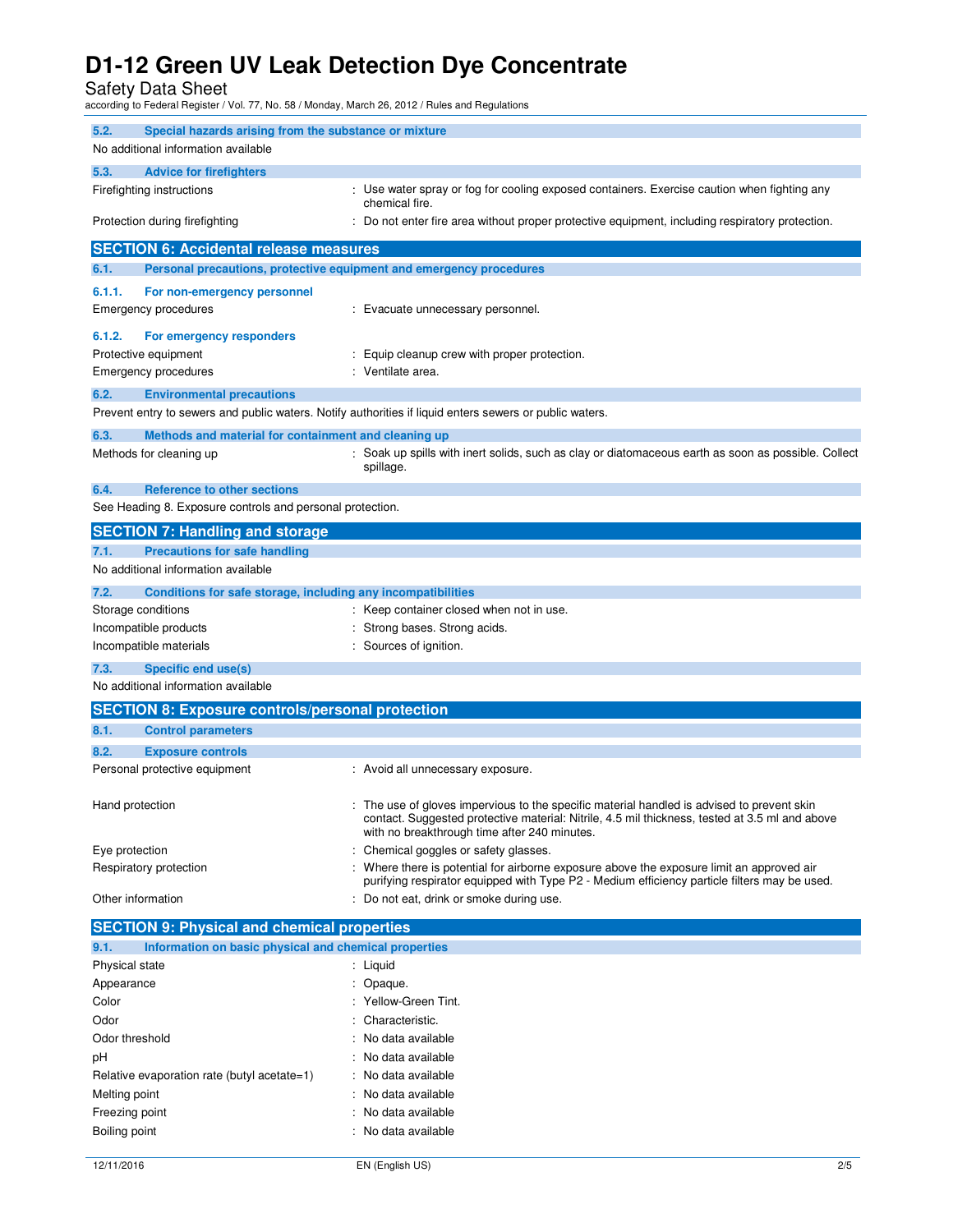Safety Data Sheet according to Federal Register / Vol. 77, No. 58 / Monday, March 26, 2012 / Rules and Regulations

| Flash point                               | : No data available |
|-------------------------------------------|---------------------|
| Self ignition temperature                 | : No data available |
| Decomposition temperature                 | : No data available |
| Flammability (solid, gas)                 | : No data available |
| Vapor pressure                            | : No data available |
| Relative vapor density at 20 $^{\circ}$ C | : No data available |
| Relative density                          | No data available   |
| Solubility                                | : No data available |
| Log Pow                                   | : No data available |
| Log Kow                                   | ∴ No data available |
| Viscosity, kinematic                      | : No data available |
| Viscosity, dynamic                        | : No data available |
| Explosive properties                      | No data available   |
| Oxidizing properties                      | : No data available |
| Explosive limits                          | No data available   |
|                                           |                     |

**9.2. Other information**  No additional information available

|                  | <u>NU auuttulial lillulilatiuli avallable</u>        |  |  |  |
|------------------|------------------------------------------------------|--|--|--|
|                  | <b>SECTION 10: Stability and reactivity</b>          |  |  |  |
| 10.1.            | <b>Reactivity</b>                                    |  |  |  |
|                  | No additional information available                  |  |  |  |
| 10.2.            | <b>Chemical stability</b>                            |  |  |  |
| Not established. |                                                      |  |  |  |
| 10.3.            | <b>Possibility of hazardous reactions</b>            |  |  |  |
| Not established. |                                                      |  |  |  |
| 10.4.            | <b>Conditions to avoid</b>                           |  |  |  |
|                  | Direct sunlight. Extremely high or low temperatures. |  |  |  |
| 10.5.            | Incompatible materials                               |  |  |  |
|                  | Strong acids. Strong bases.                          |  |  |  |
| 10.6.            | <b>Hazardous decomposition products</b>              |  |  |  |
|                  | Carbon monoxide. Carbon dioxide.                     |  |  |  |
|                  | <b>SECTION 11: Toxicological information</b>         |  |  |  |

**11.1. Information on toxicological effects** 

Acute toxicity : Not classified

| C.I. acid yellow 73 (518-47-8)                         |                                                                                                                                                                                             |  |
|--------------------------------------------------------|---------------------------------------------------------------------------------------------------------------------------------------------------------------------------------------------|--|
| LD50 oral rat                                          | 6721 mg/kg (Rat)                                                                                                                                                                            |  |
| ATE (oral)                                             | 6721.000 mg/kg body weight                                                                                                                                                                  |  |
| Skin corrosion/irritation                              | : Not classified                                                                                                                                                                            |  |
| Serious eye damage/irritation                          | : Not classified                                                                                                                                                                            |  |
| Respiratory or skin sensitization                      | : Not classified                                                                                                                                                                            |  |
| Germ cell mutagenicity                                 | : Based on available data, the classification criteria are not met                                                                                                                          |  |
| Carcinogenicity                                        | : (Not expected to cause cancer. This oil meets the IP-346 criteria of less than 3 percent PAH's<br>and is not considered a carcinogen by the International Agency for Research on Cancer.) |  |
| Reproductive toxicity                                  | : Based on available data, the classification criteria are not met                                                                                                                          |  |
| Specific target organ toxicity (single exposure)       | : Not classified                                                                                                                                                                            |  |
| Specific target organ toxicity (repeated<br>exposure)  | : Based on available data, the classification criteria are not met                                                                                                                          |  |
| Aspiration hazard                                      | : Based on available data, the classification criteria are not met                                                                                                                          |  |
| Potential Adverse human health effects and<br>symptoms | : Based on available data, the classification criteria are not met.                                                                                                                         |  |

|       | <b>SECTION 12: Ecological information</b> |  |
|-------|-------------------------------------------|--|
| 12.1. | <b>Toxicity</b>                           |  |
|       |                                           |  |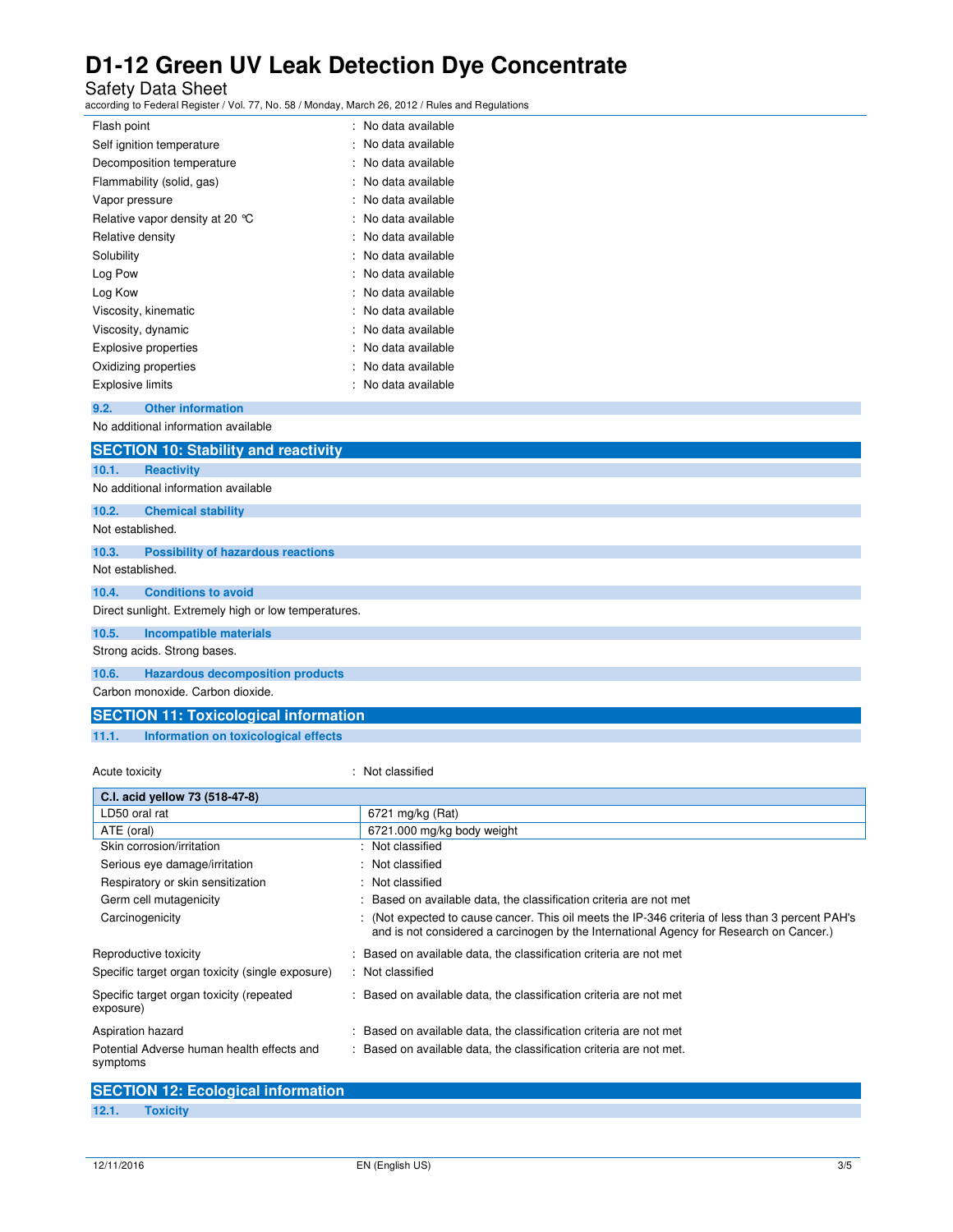Safety Data Sheet according to Federal Register / Vol. 77, No. 58 / Monday, March 26, 2012 / Rules and Regulations

| C.I. acid yellow 73 (518-47-8)                                  |                                                                           |  |  |
|-----------------------------------------------------------------|---------------------------------------------------------------------------|--|--|
| LC50 fish 1                                                     | 1372 mg/l 96 h; Salmo gairdneri (Oncorhynchus mykiss)                     |  |  |
| EC50 Daphnia 1                                                  | 337 mg/l (48 h; Daphnia pulex)                                            |  |  |
| LC50 fish 2                                                     | 3433 mg/l (96 h; Lepomis macrochirus)                                     |  |  |
| 12.2.<br><b>Persistence and degradability</b>                   |                                                                           |  |  |
| D1-12 Green UV Leak Detection Dye Concentrate                   |                                                                           |  |  |
| Persistence and degradability                                   | Not established.                                                          |  |  |
| C.I. acid yellow 73 (518-47-8)                                  |                                                                           |  |  |
| Persistence and degradability                                   | Readily biodegradable in water.                                           |  |  |
| 12.3.<br><b>Bioaccumulative potential</b>                       |                                                                           |  |  |
| D1-12 Green UV Leak Detection Dye Concentrate                   |                                                                           |  |  |
| Bioaccumulative potential                                       | Not established.                                                          |  |  |
| C.I. acid yellow 73 (518-47-8)                                  |                                                                           |  |  |
| Log Pow                                                         | -0.67 (Calculated; 3.35; Calculated)                                      |  |  |
| Bioaccumulative potential                                       | Low potential for bioaccumulation (Log Kow $<$ 4).                        |  |  |
| 12.4.<br><b>Mobility in soil</b>                                |                                                                           |  |  |
| No additional information available                             |                                                                           |  |  |
| 12.5.<br><b>Other adverse effects</b>                           |                                                                           |  |  |
| Other information                                               | : Avoid release to the environment.                                       |  |  |
|                                                                 |                                                                           |  |  |
| <b>SECTION 13: Disposal considerations</b>                      |                                                                           |  |  |
| 13.1.<br>Waste treatment methods                                |                                                                           |  |  |
| Waste disposal recommendations                                  | : Dispose in a safe manner in accordance with local/national regulations. |  |  |
| Ecology - waste materials                                       | : Avoid release to the environment.                                       |  |  |
| <b>SECTION 14: Transport information</b>                        |                                                                           |  |  |
| In accordance with ADR / RID / IMDG / IATA / ADN                |                                                                           |  |  |
| <b>UN number</b><br>14.1.                                       |                                                                           |  |  |
| Not applicable                                                  |                                                                           |  |  |
| 14.2.<br><b>UN proper shipping name</b>                         |                                                                           |  |  |
| Not applicable                                                  |                                                                           |  |  |
| 14.3. Additional information                                    |                                                                           |  |  |
| Other information                                               | : No supplementary information available.                                 |  |  |
|                                                                 |                                                                           |  |  |
| <b>Overland transport</b>                                       |                                                                           |  |  |
| Not regulated                                                   |                                                                           |  |  |
|                                                                 |                                                                           |  |  |
| <b>Transport by sea</b>                                         |                                                                           |  |  |
| Not regulated                                                   |                                                                           |  |  |
| <b>Air transport</b>                                            |                                                                           |  |  |
| Not regulated                                                   |                                                                           |  |  |
| <b>SECTION 15: Regulatory information</b>                       |                                                                           |  |  |
| 15.1. US Federal regulations                                    |                                                                           |  |  |
| No additional information available                             |                                                                           |  |  |
| 15.2. International regulations                                 |                                                                           |  |  |
|                                                                 |                                                                           |  |  |
| <b>CANADA</b>                                                   |                                                                           |  |  |
| D1-12 Green UV Leak Detection Dye Concentrate                   |                                                                           |  |  |
| <b>WHMIS Classification</b>                                     | Uncontrolled product according to WHMIS classification criteria           |  |  |
| <b>EU-Regulations</b>                                           |                                                                           |  |  |
| No additional information available                             |                                                                           |  |  |
|                                                                 |                                                                           |  |  |
| Classification according to Regulation (EC) No. 1272/2008 [CLP] |                                                                           |  |  |
| Not classified                                                  |                                                                           |  |  |
|                                                                 |                                                                           |  |  |